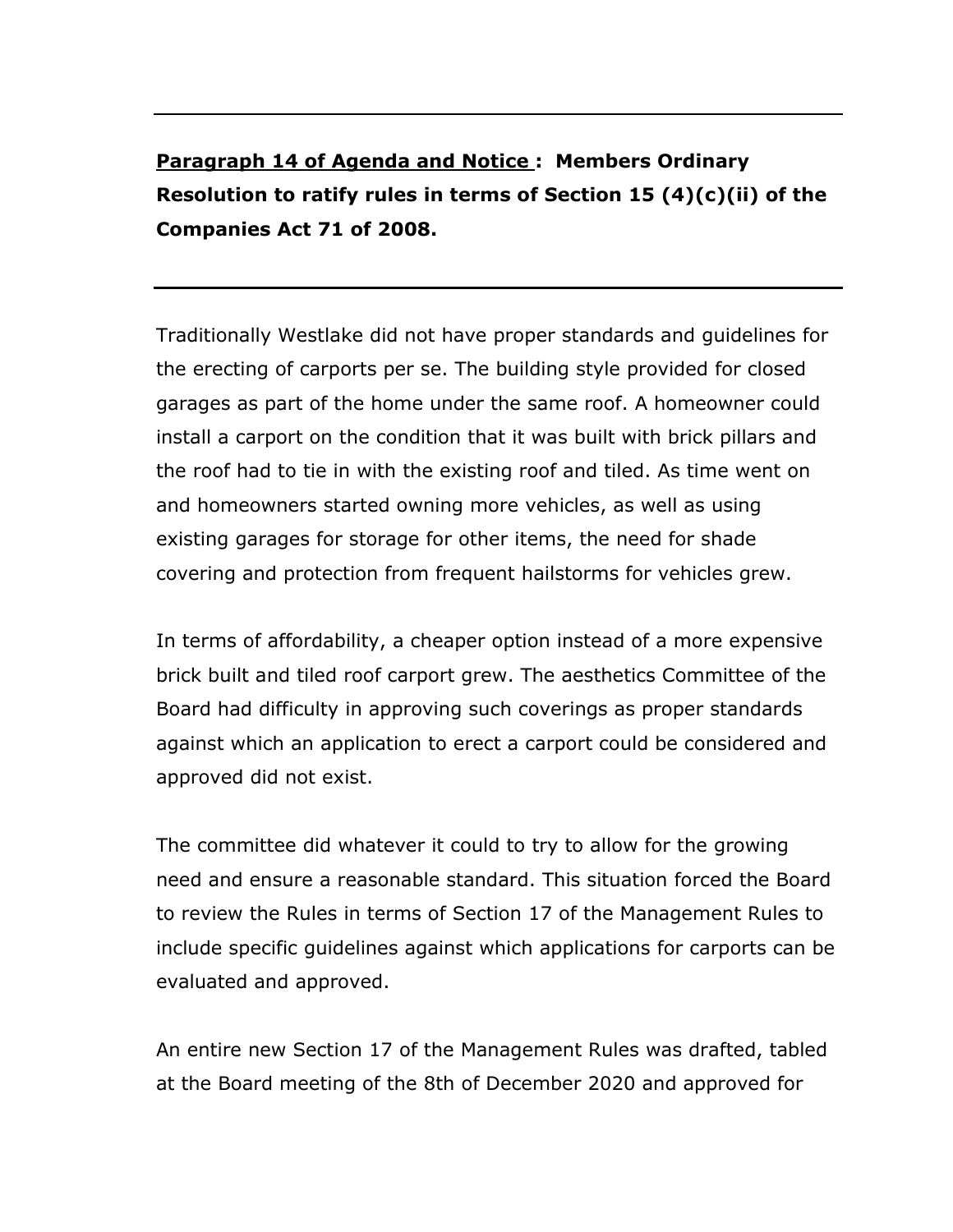immediate implementation in terms of Section 8 of the Memorandum of Incorporation.

## **RESOLUTION**

That the Amended Rules as set out hereinunder be ratified by ordinary resolution by the members.

# **Under Architectural Rules : Section 17 – Pergolas, covered terraces, awnings, decks and jetties**

Replace entire Section 17 with the following;

New Rule 17 : Architectural Rules

- 17. Roof structures Carports, pergolas, covered patios/terraces, awnings and sunshades, decks and jetties.
- 17.1 The current building line extension is 2 meters inwards from three sides of a stand. The side of the property facing a street front  $(4<sup>th</sup>$  side) has a five-meter boundary line from the curb of the street into the stand running parallel with the street. The WHOA will not consider any building line relaxation of this boundary for any reason.

### **Carports**

- 17.2 Carports may only be erected in the front of or on the side of an existing garage on condition that adequate space is available and that the structure does not extend over any of the building lines.
- 17.3 Carports may comprise brick pillars with tiled roof integrated in the overall house and roof structure if adequate height is available for the required slope/gradient of the roof.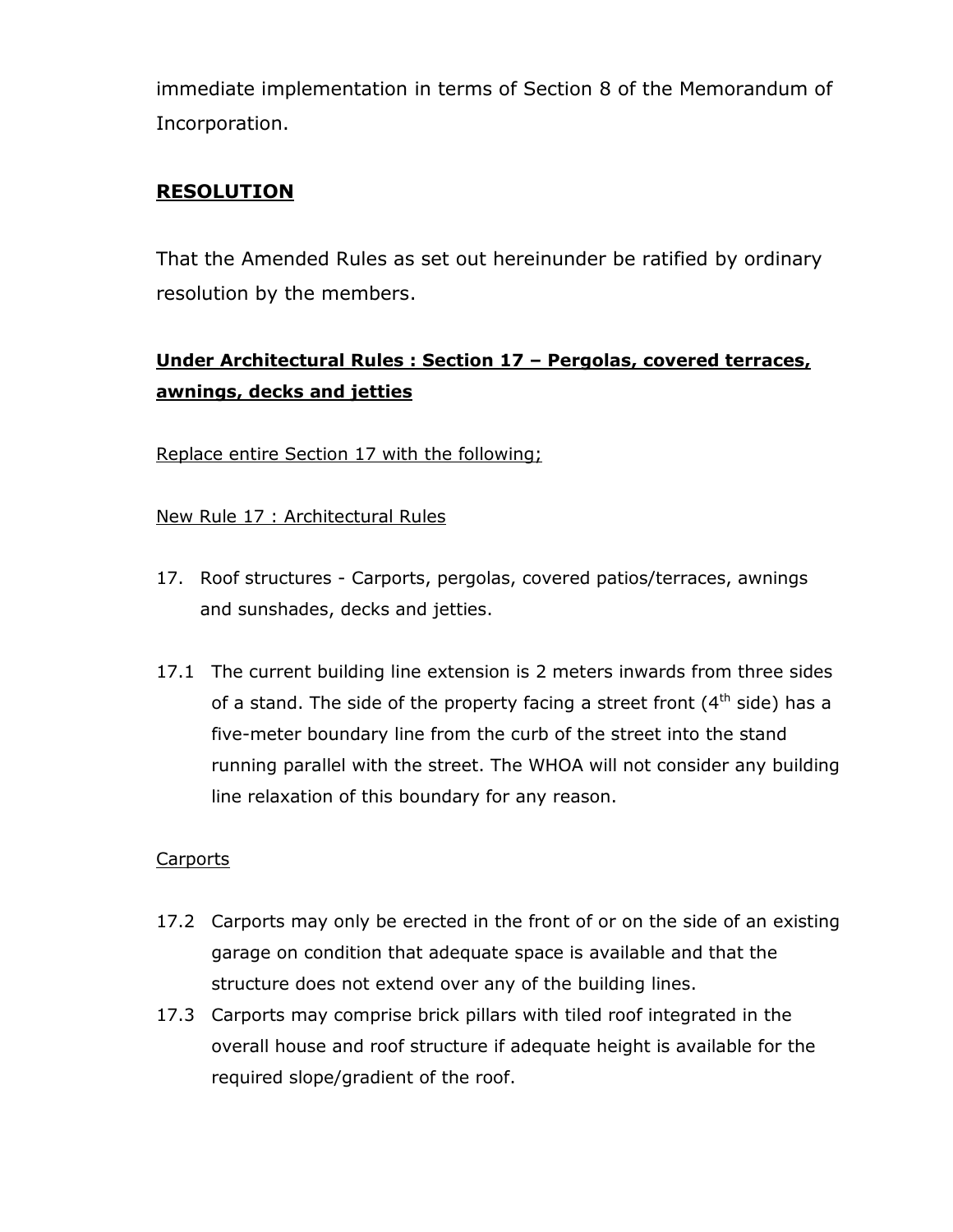- 17.4 Carports may be erected with steel pillars and structure, Chromadeck IBR sheeting (or equivalent) with the outer edges of the sheeting being completely obscured by three rail ColorMet (or equivalent) facias.
- 17.5 The span distance of the structure's beams (lipped channel or any other section) must be correctly sized to ensure that no sagging occurs.
- 17.6 Carports must include gutters (gutters to be hidden behind the facia), and downpipes.
- 17.7 Aligning with Rule 6.2 in terms of external lighting flood and florescent lighting is not permitted. Any light fittings installed must not be visible from the streets or sidewalks and must not distract pedestrians or motor vehicle drivers when moving about at night, nor shall this lighting be of any hindrance to any homeowner.
- 17.8 Carports must conform to the technical and structural requirements as listed in the 'Annexure F' (Building Audit Forms) of the Rules that consists of a checklist which must be signed off by the Building & Aesthetics Committee before work is commenced with.
- 17.9 A structural engineer's certificate approving the design and materials for the carport structure must be submitted to the WHOA before construction work may be commenced.
- 17.10 The colours selected for the Chromadek sheeting and ColorMet facias are to be approved by the WHOA and are to match the existing house.

#### Pergolas

- 17.11 Pergolas may not be constructed with steel pole supports nor any other steel sections. Only brick columns are permitted.
- 17.12 Pergolas may be covered with natural products such as wood, bamboo etc. They may not be covered with any solid or transparent/translucent polycarbonate plastic or the like, nor any other type of sheeting.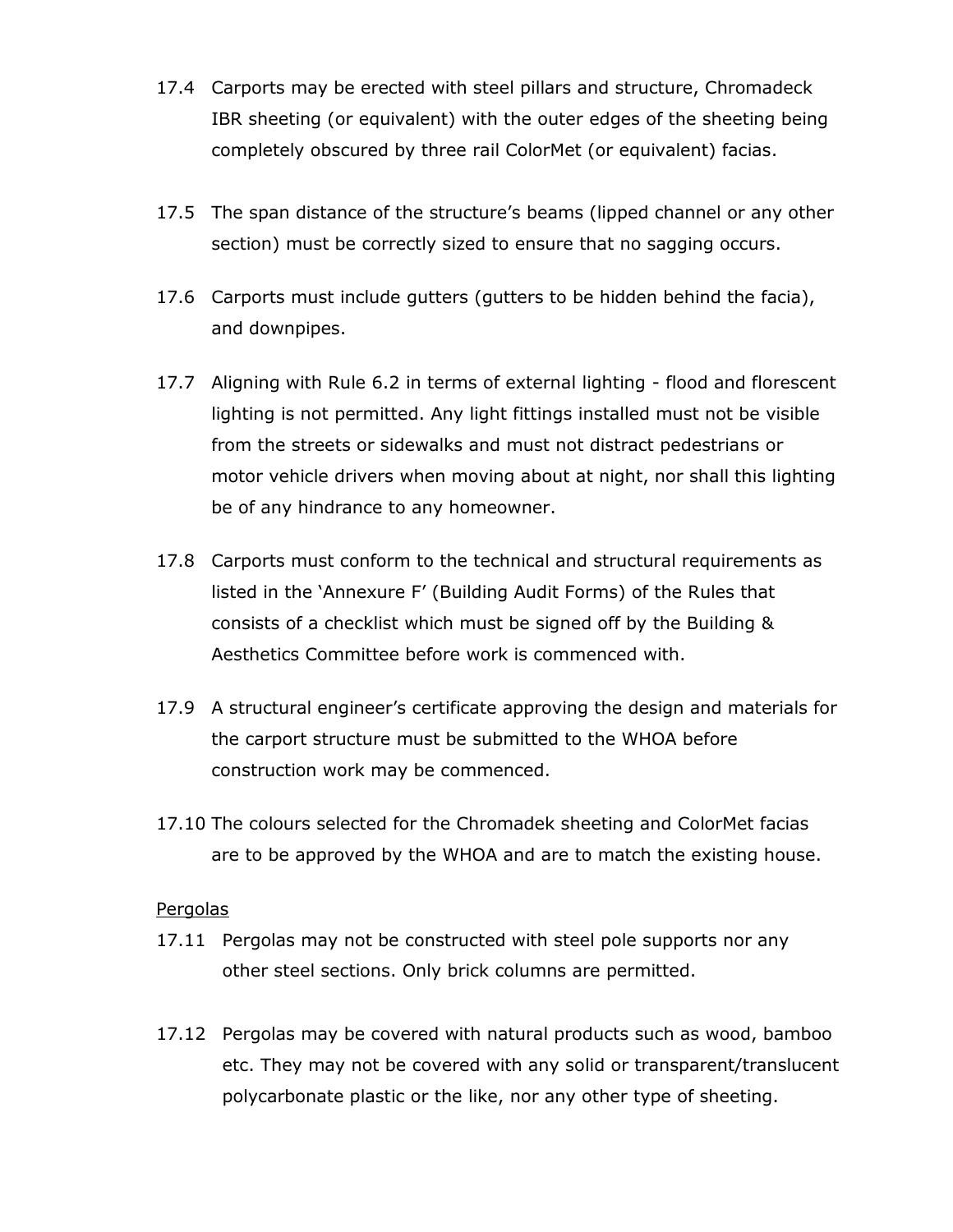- 17.13 Pergola timber to be carbolineum or tanalith treated.
- 17.14 Pergolas may only be erected on the living/entertainment side of the house on condition that adequate space is available within the building lines of the property.

#### Patios

- 17.15 In keeping with the local climate conditions, the architectural style includes for covered patios integrated into the overall house and roof structure. (Stoep or veranda).
- 17.16 With the consent of the WHOA, matching timber framed or aluminium glazed sliding or slide-folding doors may be fitted to enclose the patio.
- 17.17 Adjustable aluminium patio roof covers will be considered. The structural requirements will be the same as that for carports above.
- 17.18 For once-off entertainment purposes bona-fide entertainment gazebos on the living/entertainment side of the house will be considered. Gazebos will only be allowed for the duration of the event to be held and must be removed after the event is finished. Application for the erection of a gazebo as well as an application to hold a large event must be timeously submitted to the WHOA office for approval.

#### Awnings & Sun Shades

- 17.19 Pre-manufactured boxed polycarbonate rain awnings over windows and doors are acceptable.
- 17.20 Pictures and sizes of the proposed Awnings/Sun Shades as well as a property plan showing their positions on the house must be submitted to the WHOA for approval before fitment can commence.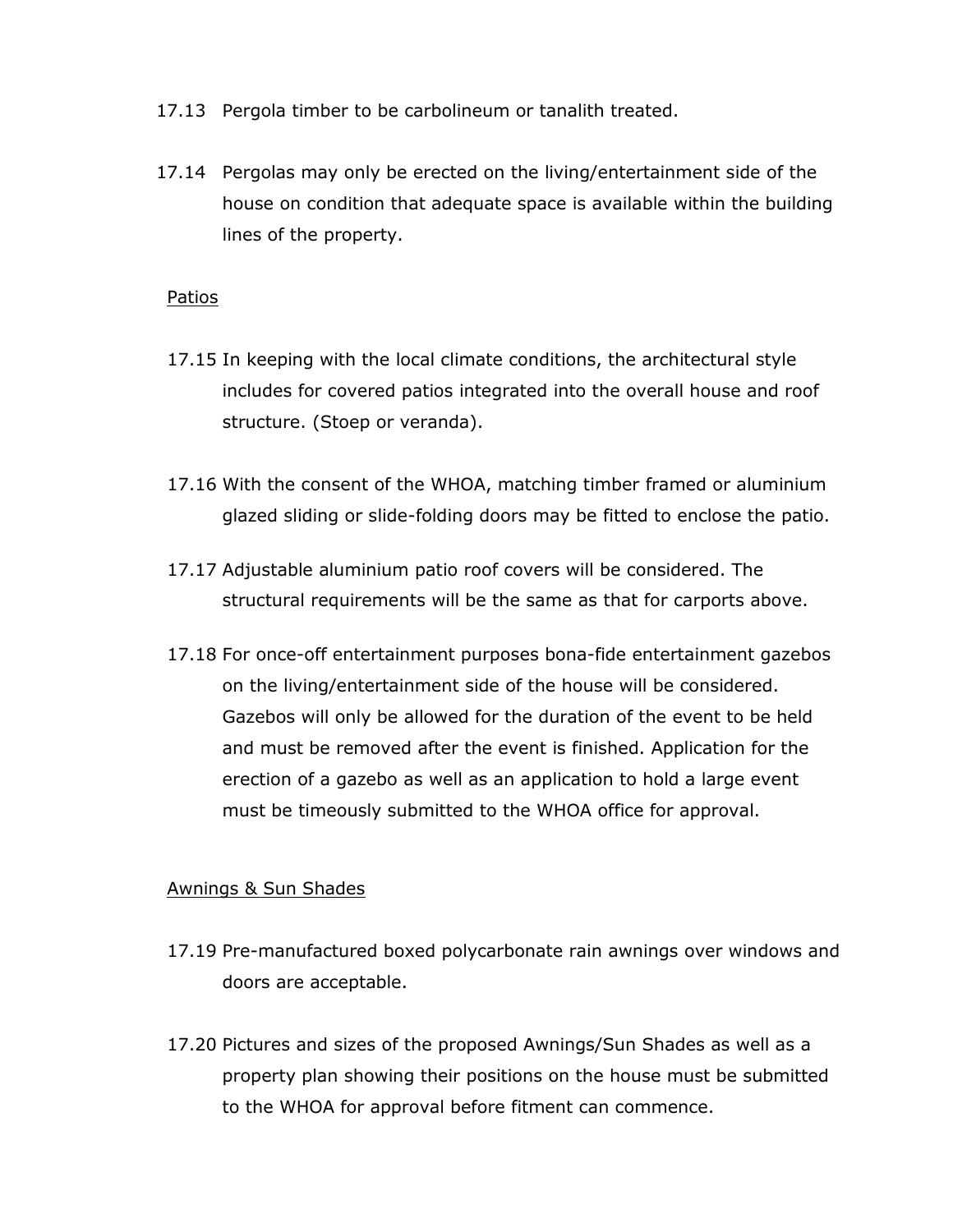#### Decks and Jetties

- 17.21 For unobstructed views, general neatness and ambiance of the Estate, gazebos or roof structures are not permitted to be erected on decks or jetties.
- 17.22 Decks may be framed timber or steel with timber decking (saligna, pine, teak), with simple timber cross-pattern balustrading in natural finish, or steel balustrading to match the steel fence.
- 17.23 Natural timber trellises are encouraged to screen the underside and framework of decks.
- 17.24 No solid screens or vertical panels, or roofs or structures may be erected on top of the deck.
- 17.25 Deck floor levels may not be higher than the patio floor level of the house, and may not extend beyond the property boundary.
- 17.26 For waterfront owners, a lower-level deck may be constructed beyond the property boundary, no higher than 750mm above the Hartbeespoort Dam high water-level mark, and shall be reviewed for individual stand, shapes and sizes. Such decks may not extend more than 1 meter onto common property (waterline) and may not impede access to the common property.
- 17.27 Lighting on decks to be low-key area lighting (warm white or coloured light only) with fittings that match the main house external fittings. Strictly no flood or florescent lighting is permitted. Any light fittings installed must not be visible nor be a hinderance to any homeowner.